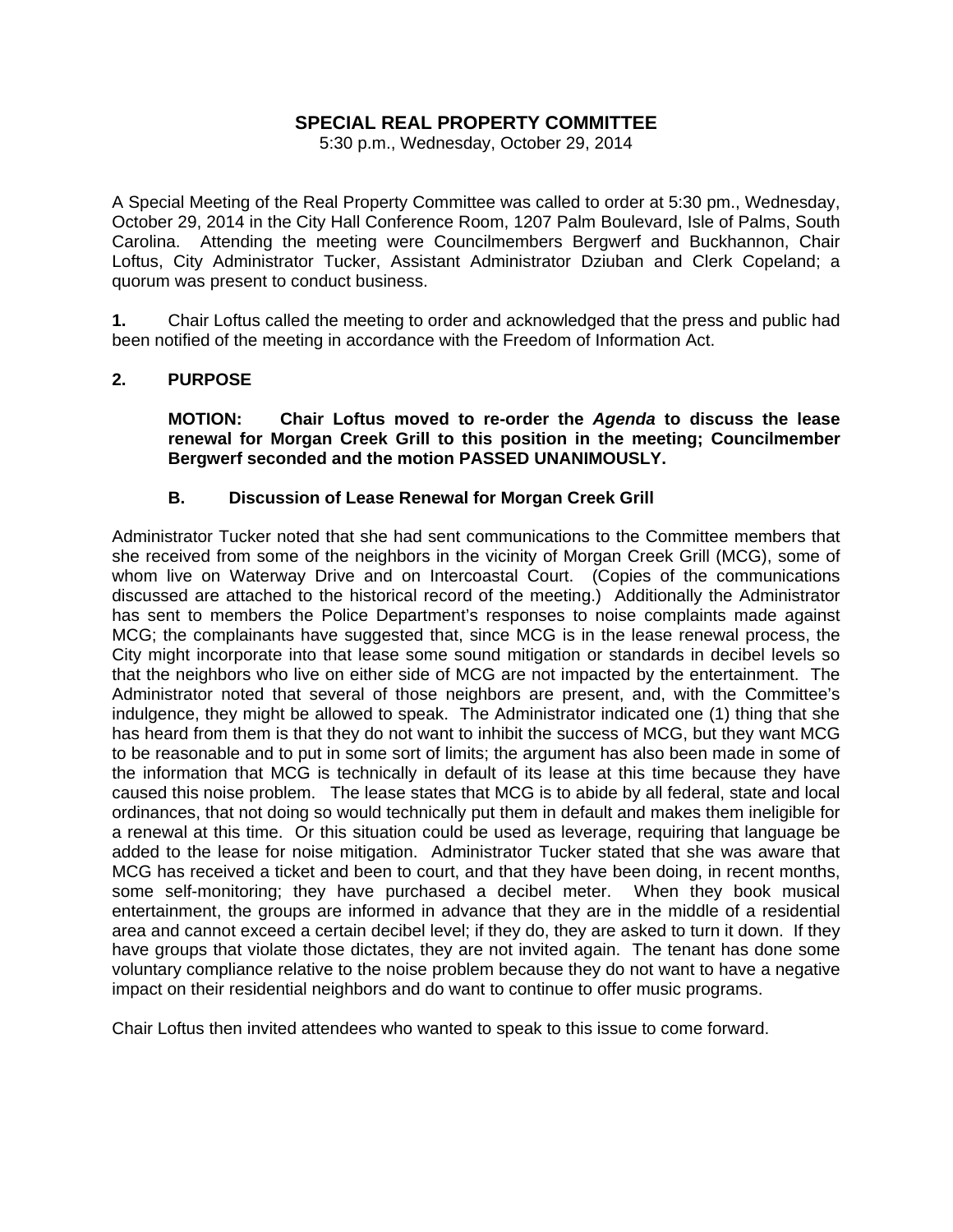The first speaker was Francis Lynch, 29 Waterway Island Drive, who commented that he thought he might be in a unique position because he used to have a business like Morgan Creek Grill and that "instinctively" his sympathies were with them. He continued that he thinks the way they

operate their business is "very intrusive," and he said that his granddaughter cannot sleep and his wife suffers from severe migraine headaches. In an effort to resolve these issues, he has spent eighty-seven hundred dollars (\$8,700) on soundproofing his home which has proven to be unsuccessful. He reiterated that he has experience in a similar business when living in New York, and he is "shocked" that the police have allowed music to be "pumped out of there" as it is. He acknowledged that MCG has made an effort recently because the noise has not been as bad as in the past. Mr. Lynch indicated that he has called the police "on numerous occasions" and notices very little change afterward; "the noise just goes on and on."

Dr. Alfred Dawson stated that he treated hearing injuries in the military for twenty (20) years in the National Guard; he said that on some days the noise is so high that one has to wear earplugs at the marina to keep from hurting his ears. In his opinion, it is a volume issue. Dr. Dawson lives six (6) houses from the marina; when he hears the noise in his home, he knows that it is too loud. He commented that the marina is a nice place for families to go, but they should not have a hearing loss from doing so.

Phillip Smith lives right next to the marina; he stated that the sound has always been a bit loud, but when MCG turned the stage area toward the parking lot and added the backdrop, it got much louder. His suggestion was to re-direct the music toward the restaurant and to keep the volume at a reasonable level.

Senator Chip Campsen referred the Committee to the letter he sent to Administrator Tucker and noted that he had a list of twenty-nine (29) neighbors who share his feelings about the loud music emanating from Morgan Creek Grill. The signers live on Waterway Island, Morgan Cove, Yacht Harbor Court, Intracoastal Court and Edgewater Alley. He commented that, no matter the number of calls made to the Police Department, nothing happens. The Senator voiced the opinion that the level of noise is negatively affecting property values. From his interpretation of the City's noise ordinance, Morgan Creek Grill is clearly in violation. He referred to §9.2.5. a (3) that prohibits loudspeakers and amplifiers in public places, and, in his opinion the outdoor stage at MCG is "unquestionably" a public place under South Carolina law. A 1984 case adopted the definition of public place from Black's Law Dictionary when construing a local ordinance; it stated the following:

 "A public place is a place where the general public has a right to resort, not necessarily a place devoted solely to the uses of the public, but a place which is in point of fact public rather than private, a place visited by many persons and, usually, accessible to the neighboring public; any place so situated that what passes there can be seen any considerable number of persons if they happen to look; also a place in which the public has an interest in affecting the safety, health, morals and welfare of the community."

Senator Campsen informed the Committee that the Supreme Court has ruled that a hotel lobby is a public place, and, based on the definition, where the stage is located is a public place. It is owned by the City, the public is not excluded from it and a person has to cross it to access the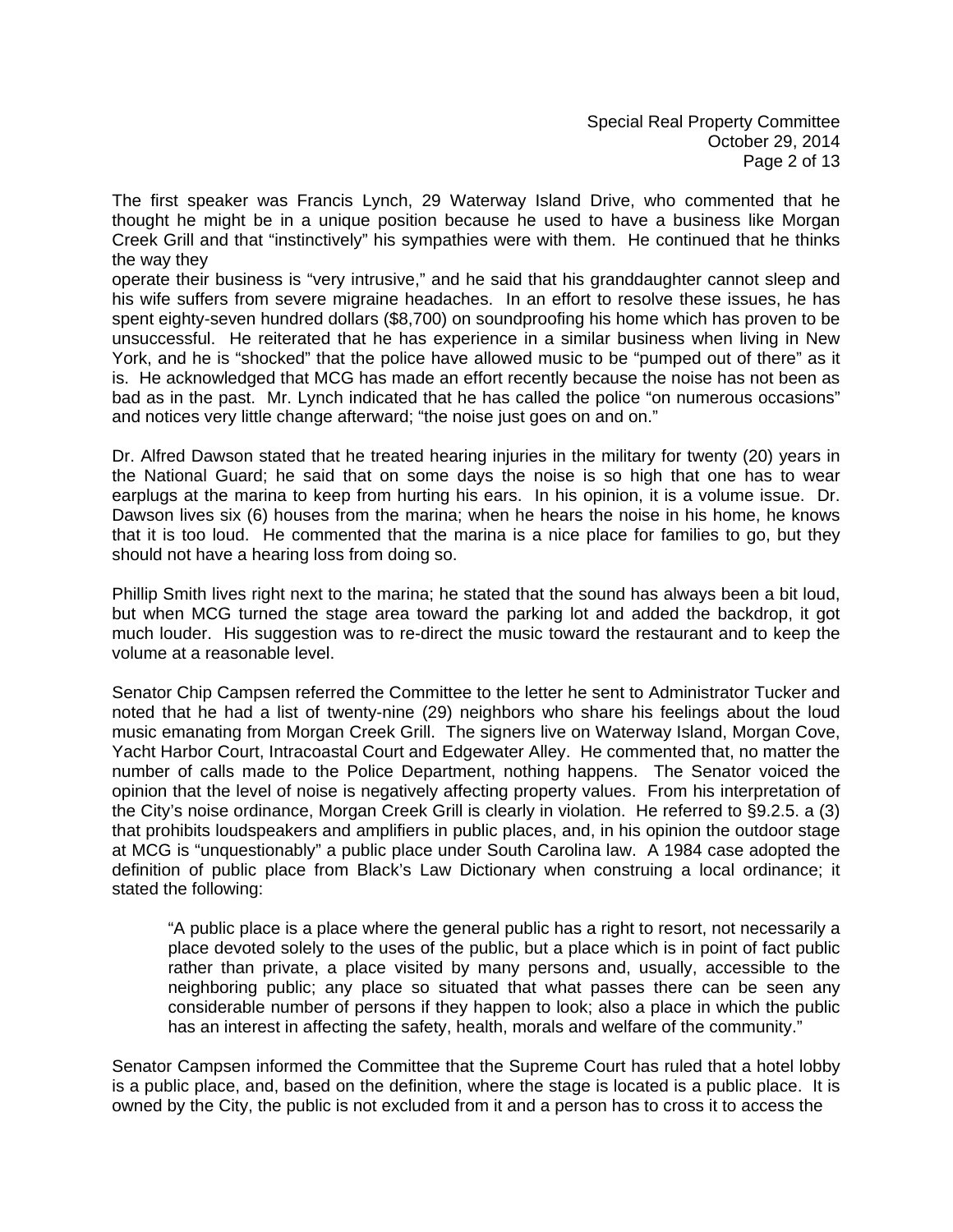Special Real Property Committee October 29, 2014 Page 3 of 13

public docks at the marina. Therefore, MCG is clearly in violation of that section of the noise ordinance since a loudspeaker or amplifier or anything that accentuates sound is in a public place.

Since this is a clear violation according to Senator Campsen, MCG is in default of the lease since the lease states that the lessee shall abide by all federal, state and local ordinances, and, since they are in default, they cannot renew the lease.

Another provision of the noise ordinance says that "there is a general prohibition against any unreasonably loud or disturbing noise." Senator Campsen noted that the City does not include a decibel level in the ordinance, but looking at other ordinances, for instance Charleston County, and the decibel levels that have been recorded exceed what is in the County's or other ordinances where decibel levels are stated.

Quoting §9.2.5 a. (5), the Senator stated that a violation also occurs with:

 "The playing of . . . any musical instrument in such manner . . . as to disturb any person, or . . . as to disturb the quiet, comfort or repose of any person in any dwelling or other residence"

Countering suggestions that the noise ordinance is subjective, Senator Campsen commented that the prohibition of loudspeakers or amplifiers in a public place is not subjective, but he allowed that there is some subjectivity to the statement about "loud and disturbing noise." He added that the wording is subjective only to the extent that it looks to the opinion and impact of the noise on the individual or the resident.

Contrary to what residents are being told about enforcement, the Senator indicated that he sees a very strong noise ordinance and that it is easily enforced because the lawn where the stage is setup is a public place. He stated that normally there is one (1) mechanism for enforcement, i.e. the police, but, in this case, the City has a second and possibly stronger mechanism in that it is the landlord.

Senator Campsen concluded by saying that the music needs to be inside Morgan Creek Grill.

Administrator Tucker asked whether there have been occasions when the neighbors were disturbed when the noise is inside or upstairs. Senator Campsen answered that he is disturbed a lot when the music is upstairs because it projects the noise further. He repeated that the music needs to be inside the heated space.

Administrator Tucker commented that possibly the only thing that would solve the problem would be to move all of the music inside the heated space. The Administrator thanked the residents present for bringing the problem to the City's attention; while she was aware that there have been police responses to MCG for noise, she was under the impression that the police were responding, the noise was being mitigated and everything was then OK. Those attending the meeting communicated that, if that is happening, it is not enough because the pattern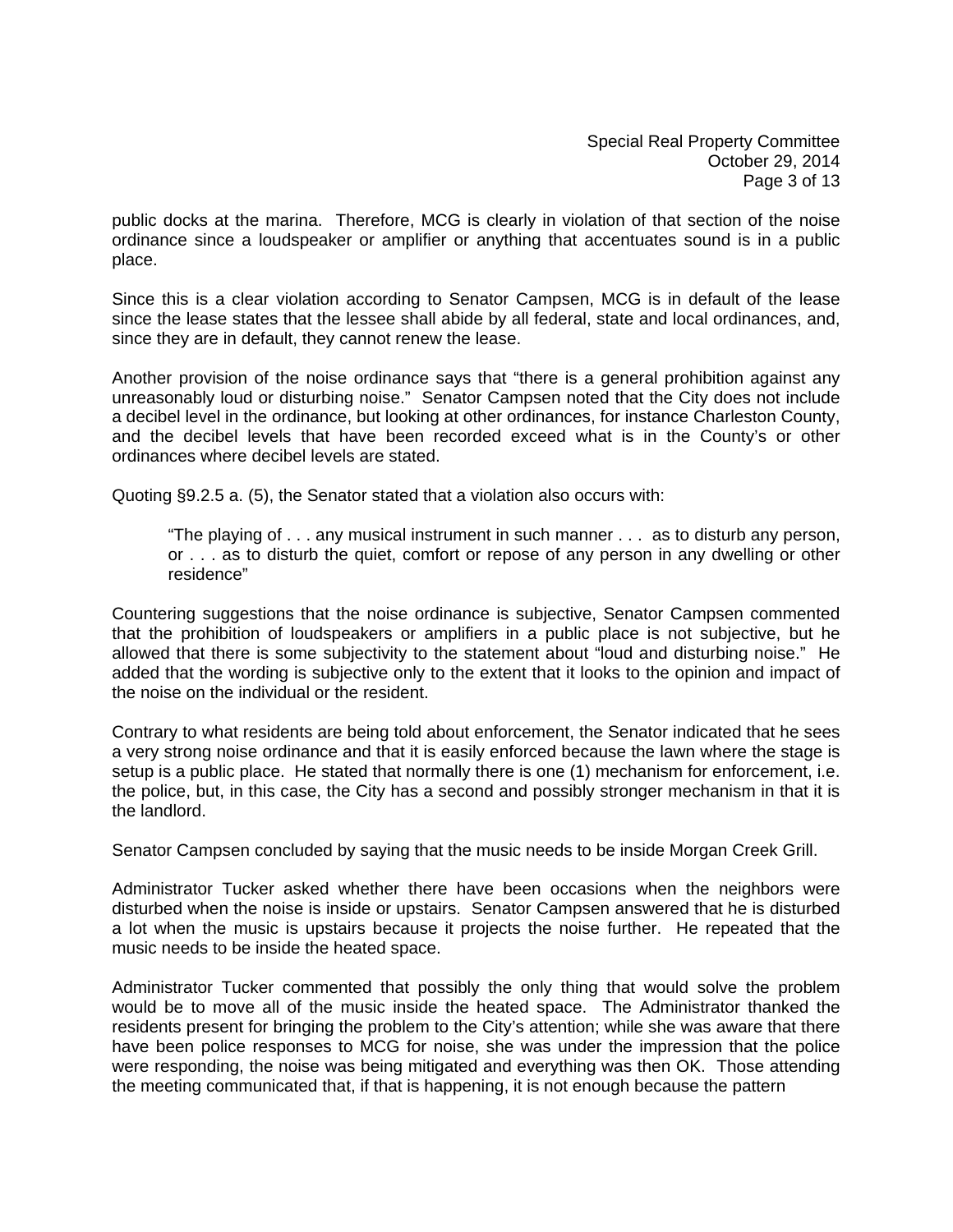repeats itself; the Administrator also noted that she was not aware of the extent to which the neighbors were being disturbed.

With no one asking to speak, Chair Loftus asked Jay Clarke, owner of Morgan Creek Grill, and Carla Pope, General Manager, to come forward for further discussion.

Mr. Clarke stated that he received notification of this problem the previous evening and he was unaware that the business was in default of its lease at this time. From the last Real Property meeting he was under the impression that the lease renewal had been completed since the balance of additional rent had been paid. He believed this to be a legal issue that he was not prepared to address. In the past, Mr. Clarke has met with the Livability Officer on several occasions and has purchased a decibel meter to try to keep the noise down. He noted that there are no specific guidelines or decibel levels in the ordinance to quantify what is too much noise. He confirmed that the lease states that the restaurant is to abide by all laws, and he thought they were doing that. From his standpoint, the City may need to change or fine-tune the ordinance.

Mr. Clarke noted that a big part of the investment in the restaurant is to provide entertainment because it is what people want. He said that he has only been approached by one (1) person, Phillip Smith, and once was regarding the music and another instance was about the dumpsters. He agreed that a while back, the stage was positioned differently; the managers have all been instructed to control the volume of the music. As for the outside speakers/amplifiers, Mr. Clarke said they are all over the island, and he questioned how he could comply without something more specific. In addition, he took exception with statements that nothing has been done; the music has been turned down, and they are no longer booking loud bands. He was resolute in saying that he wants to work with the City, and the "voice of reason" was to fix the problem as soon as possible with direction.

Ms. Pope said that she is the day-to-day manager at the restaurant, and she only sees the police; she stated that she never gets a phone call from a resident saying that there is still a problem with the noise. With no clear direction from the City, tMCG purchased a decibel meter and arbitrarily picked eighty (80) as the number to keep the noise under. She recalled one or two (1-2) instances when the police showed up at a time when the restaurant was having music every night in the summer; the next incident was with the first oyster roast when there was a very dramatic musician who was very difficult to control. He was told twice to turn down the music, the police came and gave the restaurant two (2) warnings, and, at the close of the evening, she told the musician that he would not be invited back. In addition, Ms. Pope reported that the compliance with noise levels was on the website and in the contract with the restaurant. She stated that they are doing all they can and to do more she needs know when the music is too loud and to know the acceptable decibel level.

Mr. Clarke stated that he wants to see the City renew the lease while a solution is being worked out. In the interim, he said that they would work diligently to reduce the noise and would begin to do so immediately.

Councilmember Bergwerf reiterated that Senator Campsen had pointed out that it is illegal to have amplified music, so the first step is to eliminate that.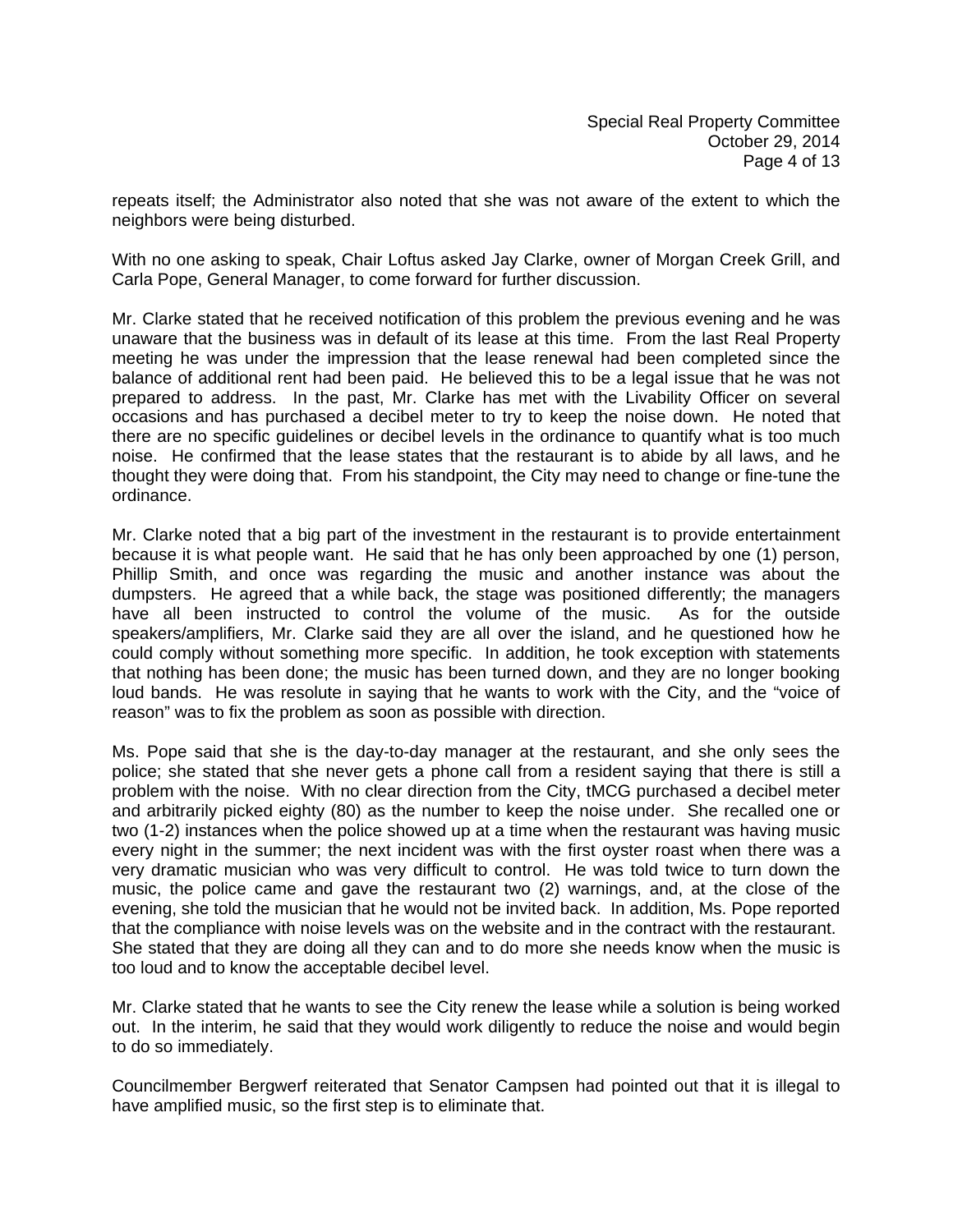Mr. Clarke responded that should be true for the entire island.

Councilmember Bergwerf noted that she lives about four (4) blocks from Coconut Joe's and the Windjammer, but she never hears music from them at her home.

Chair Loftus brought up that Morgan Creek Grill routinely gets behind in its rent in the winter months; Mr. Clarke countered that they have always paid the rent and substantial late fees as they have struggled to stay in business through hard economic times. Mr. Clarke added that Administrator Tucker has always enforced the terms of the lease.

Mr. Lynch addressed the Committee again and reported that, contrary to previous statements, his wife has made numerous calls to the restaurant – twenty to thirty (20-30) times – and – been told "Oh yes, we will take care of it." Yet they are kept awake until the wee hours of the morning.

Mr. Clarke apologized to Mr. Lynch for his having to call the restaurant and not getting them directed to the proper manager. He asked that, if Mr. Lynch feels compelled to call in the future, he ask for a manager and get the name of the person taking the call.

Mrs. Linda Lynch approached the Committee and stated that she asked for a manager each time she called and the person at the restaurant that she is speaking to says "I'll deal with it" in a 'disconnected voice." She added that she gets nothing and the call apparently goes nowhere. In her opinion, the situation is "dreadful."

Senator Campsen indicated that his wife has called numerous times as well and called the police only to be told that they really cannot do anything, but they would go to ask for the music to be lowered.

The Senator repeated that §2.B of the lease states "Tenant may not renew this Lease if Tenant is in default of any provision of this Lease at the time Tenant exercises the option or at the time of the commencement date of the renewal" which is October 31, 2014.

From life experiences, Senator Campsen stated that it is difficult to convince an individual of a proposition, a principal or a concept that is not in their financial self-interest, and in his opinion, Mr. Clarke has a financial self-interest in playing the loud, amplified music, but the ordinance does not look to what he thinks is reasonable music. He read again Section 9.2.5. a. (5):

 "The playing of . . . any musical instrument . . . with such unreasonably loud volume as to disturb any person, or the playing of such instrument in such manner as to disturb the quiet, comfort or repose of any person in any dwelling or other residence."

The Senator stated again that the ordinance does not look to what Mr. Clarke thinks is reasonable, but looks to the Lynches and the Phillip Smiths and what they feel is reasonable. He agreed that the ordinance is subjective in that it asks for their opinion, but it is not subjective to the point that it is unenforceable. With the number of calls to the Police Department recorded, Senator Campsen believes it is clear that "many other reasonable people have been disturbed in their dwelling, and that is a violation of the ordinance."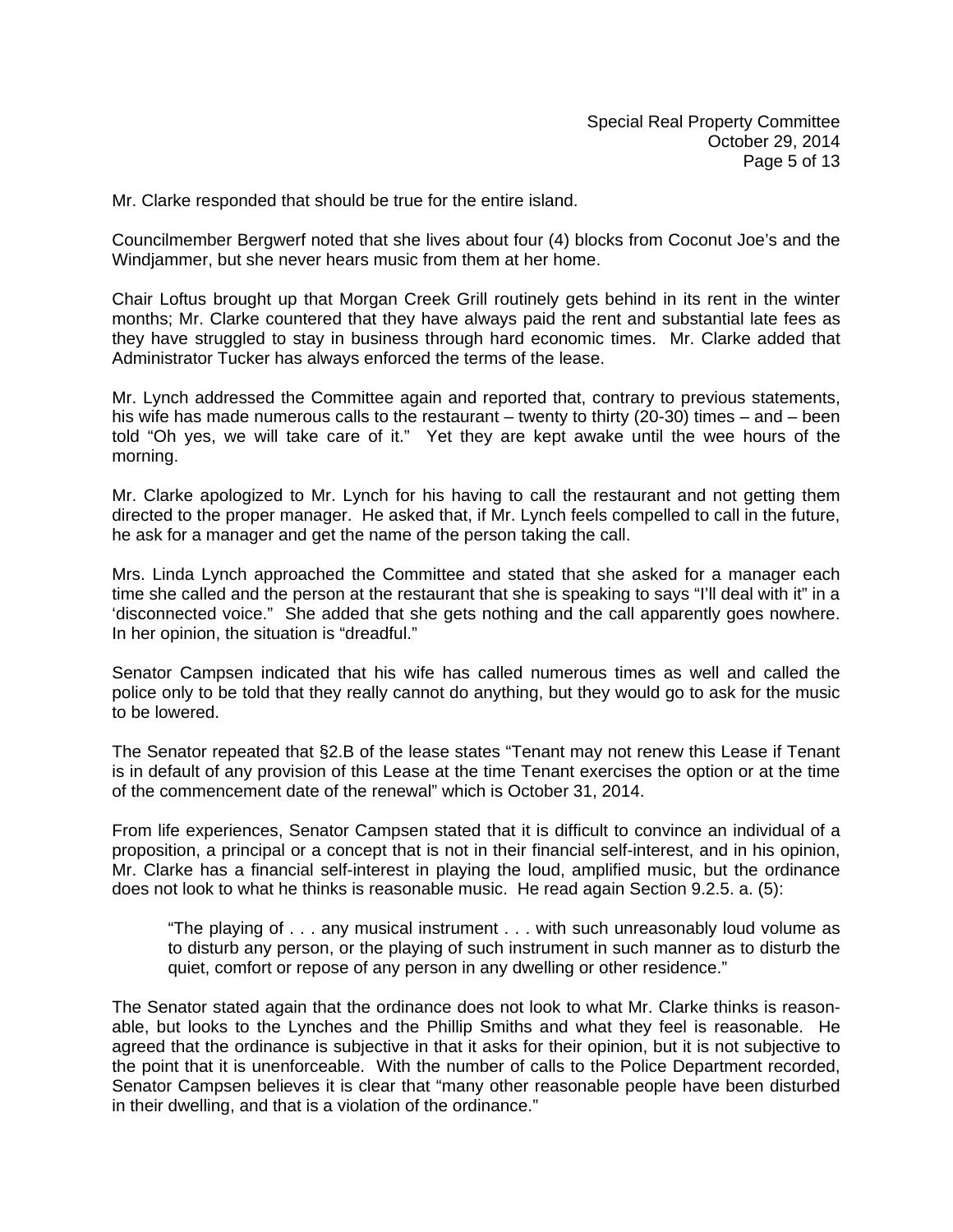The Senator added that, in his opinion, there needs to be a consequence to make something happen.

Councilmember Buckhannon recalled the time when a resident lived across the street from the Windjammer and complained every Friday and Saturday night that the music was too loud; at the time, the Windjammer left the doors open, but when the doors closed, the resident still complained. The situation reached a point when the Windjammer spent quite a bit of money in infrastructure to sound-proof the structure; now one only hears a muffled noise on the street. He said that the ordinance has been enforced in the past, and it took going to court a number of times as well; therefore, he does not understand why the ordinance cannot be enforced today.

Recognizing that Morgan Creek Grill has realized some success as a music venue, the Administrator asked if the success been so enjoyable that it could be done in a different way, i.e. sound-proofing on the interior and moving the acts to the interior to operate both a restaurant and a music venue.

Ms. Pope expressed the opinion that it was unfair to ask them to make such a decision under the circumstances.

Councilmember Bergwerf asked whether they could point the stage toward the restaurant; Ms. Pope answered that it would not make any difference.

Mr. Clarke added that he would look to have the provision disallowing amplified music to be enforced all over the island.

Chair Loftus suggested that the lease be changed to include a provision that would be very specific about the noise.

Administrator Tucker stated that the most imminent thing was whether or not the City wants to take the position that the lease cannot be renewed at this time because the tenant is in default due to its violation of the City's noise ordinance. The second issue was whether the City wanted to do some extension of the renewal period in an effort to work something out on the noise issue. The Administrator said that she did not get the impression that the Committee wants to have a new tenant, but nothing can be done rapidly because of the legal work to come up with provisions to the lease. The Administrator repeated what she had said earlier in the meeting that, if the noise ordinance is to stand as it is, the only real solution is to move any amplified music inside.

According to the Administrator, the only way to delay the renewal is to make the default claim and to extend the renewal period if acceptable to the tenant.

Mr. Clarke stated again that the ordinance should be fine-turned, but they could tone things down and eliminate the amplified music. Although it is a difficult issue, Mr. Clarke believes that, if the City can be specific in the noise ordinance, a solution can be found, but he repeated that the City must be fair with everyone and all businesses have to comply.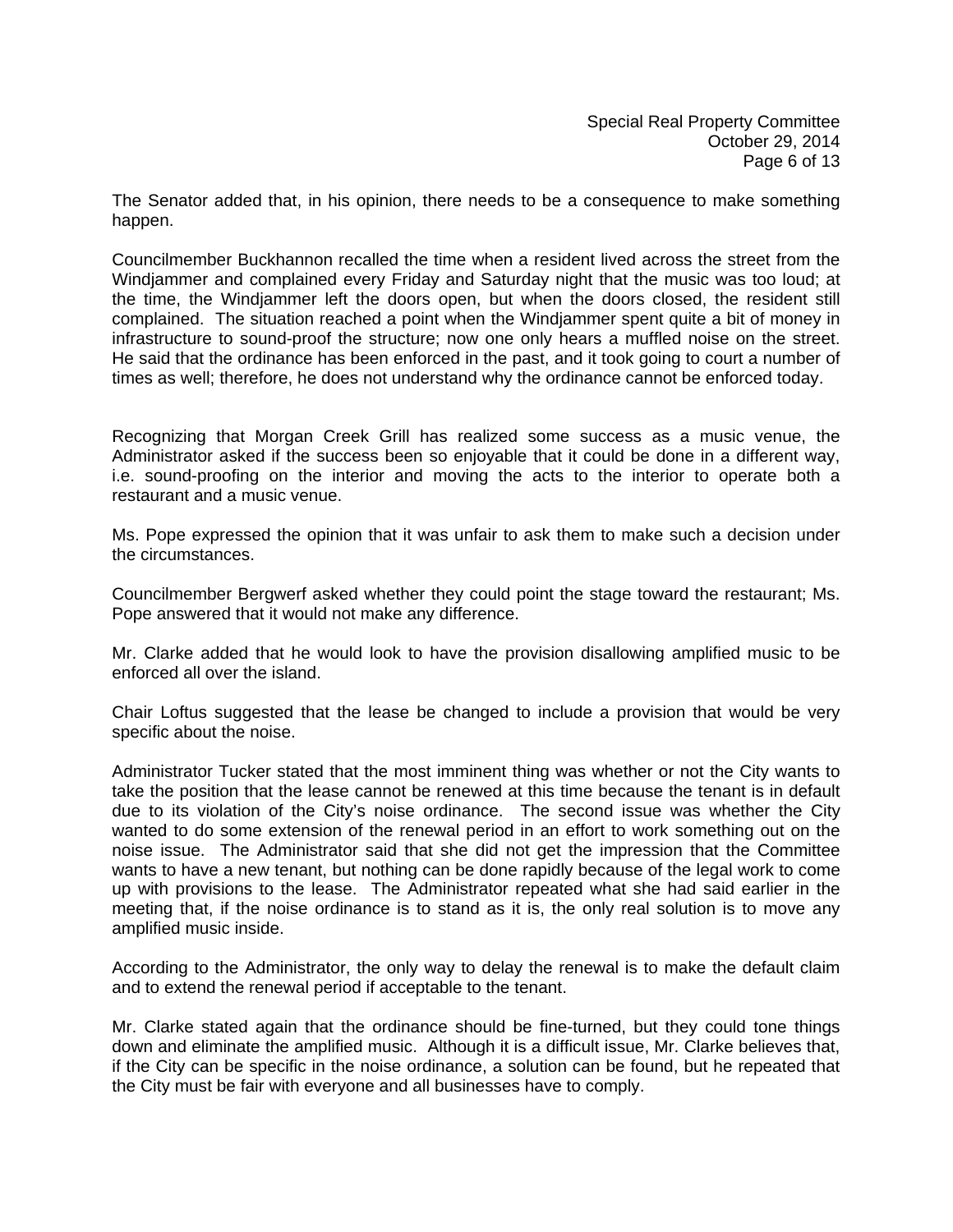Administrator Tucker notified the Committee that to change the ordinance would take a minimum of two (2) months.

Chair Loftus stated that, with what has been revealed at this meeting, the ordinance must be enforced.

If the Committee wants Morgan Creek Grill put on notice that they are in default, the City must notify them and find out if they are agreeable to extending the renewal term for a period of time until it can be sorted out. The other position to take is to notify them that they are default and to come into compliance, they must follow the ordinance, and they have two (2) days to come into compliance or the lease does not renew. The Administrator opined that she sees these as the only options open to the Committee.

Councilmember Buckhannon agreed that the best course was to extend the renewal term, giving time for the Committee to study further and to the City Attorney to get her perspective; he said that Morgan Creek Grill should be allowed to continue to operate their business, but it has to be in compliance with the lease and the law.

Senator Campsen said that he would not be in favor of amending the noise ordinance because it basically says that people should not be disturbed in their homes. In addition, the ordinance says that amplified music is not allowed outside but would be allowed inside where the owners would keep the music within reasonable limits.

Administrator Tucker told Mr. Clarke that the inclusion in the ordinance of "public place" might influence the noise ordinance enforcement island-wide based on amplified music outside.

Having studied Senator Campsen's letter, Chair Loftus agreed that the language in the lease needs to be strong and that the City has a responsibility as a landlord.

Councilmember Buckhannon took a different point of view; he suggested that, if the City had a rental property that consistently had noise violations, the landlord would lose his rental license as the responsible party. In his opinion, responsibility to follow the law falls to the City. He would like to see the City work with the tenant on the language in the lease and acknowledge that the law works. Morgan Creek Grill should be given an extension to the lease renewal period.

### **MOTION: Councilmember Bergwerf moved to extend the lease renewal period for Morgan Creek Grill 60 days, or until December 31, 2014; Chair Loftus seconded and the motion PASSED UNANIMOUSLY.**

# **A. Discussion of Lease Renewals for the Marina Outpost and Marina Joint Ventures**

Marina Manager Berrigan took the opportunity to first apologize to the Committee for the way he reacted at the meeting of October 14<sup>th</sup> and apologized to Administrator Tucker for getting the lease amendments to her at the last moment.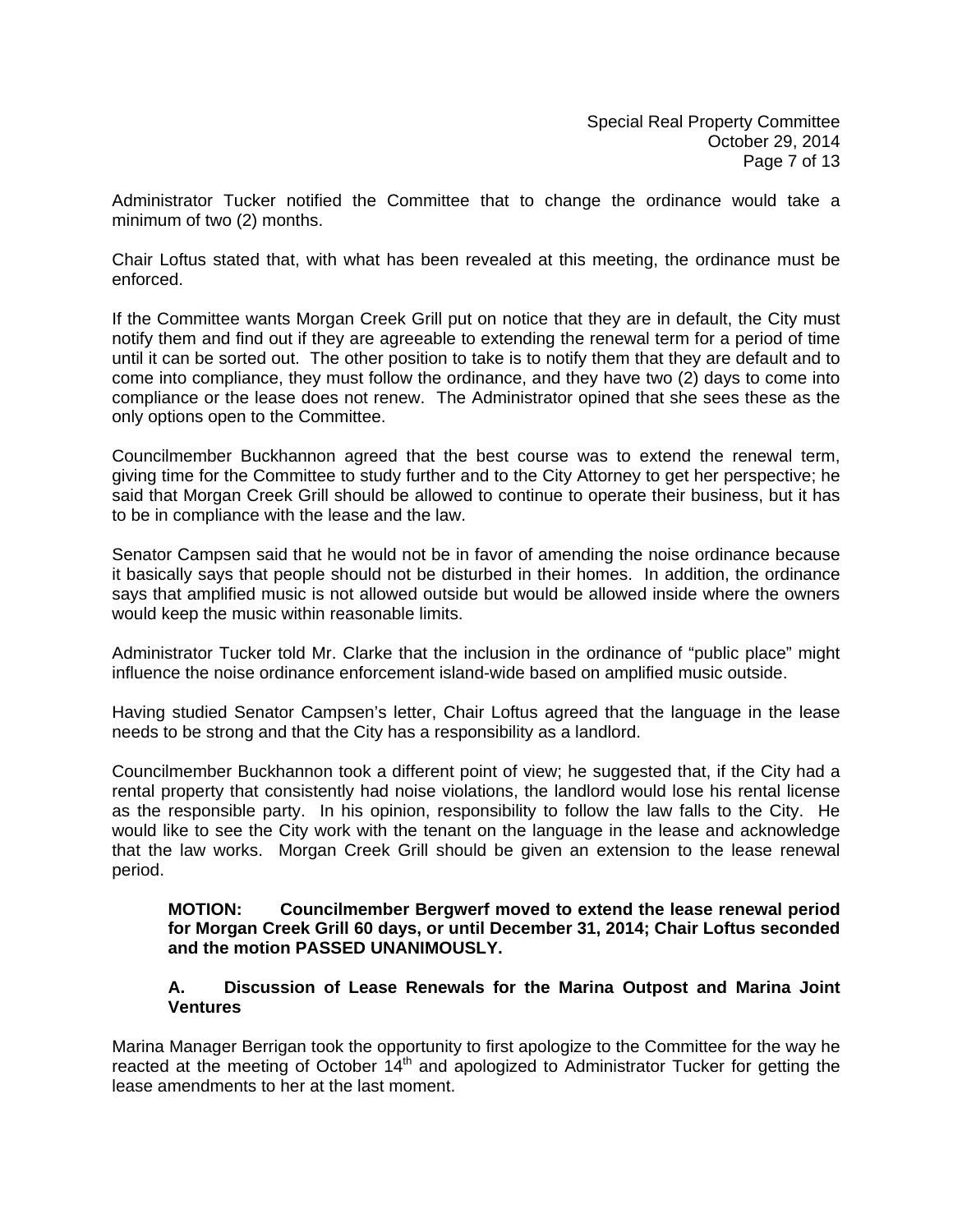Mr. Berrigan asked John Shaffer of Shaffer Waterfront Solutions to join him to review the plan they have developed for the up-fit of the marina parking lot (the Dry-stack Conceptual Layout and Parking Plan is attached to the historical record of the meeting).

Mr. Shaffer stated that this plan was built upon previous efforts made for a Marina Master Plan and feedback received from those efforts; the plan as presented works with the existing marina layout and could work with any future improvements at the marina. He will focus discussion on parking, but the conceptual drawing does include a dry-stack that has been considered as a part of a master plan. The plan represents an improvement to the existing conditions, a net increase to the total number of spaces, provides more order, control and simplicity of movement with striping to guide and provides better pedestrian safety. The vision includes a reception feature at the entrance, not shown on this drawing, to welcome people to the marina, to provide directions to the various businesses and possibly to collect fees. The loop through the marina will flow from the entrance to the right, and this first section of road will be one-way; within the marina, traffic will be two-way. The parking contains a good mix of dedicated car spaces and dedicated boat trailer spaces; the plan also includes two (2) areas of angled, pull-through flexible spaces that will accommodate boat trailers, buses of children going on eco-tours or two (2) cars. Both Mr. Shaffer and Mr. Berrigan believe that this configuration has flexibility during the day when boat ramp traffic is heavy and in the evening for guests to the restaurant. Sidewalks will run parallel to vehicular circulation; to improve pedestrian safety, there will be striped cross-walks. As presented, consideration has been given to deliveries, dumpsters and emergency access, as well as golf cart parking and bike racks near the marina store. The property would be landscaped; Mr. Shaffer is proposing that the travel aisles be paved and the parking spaces have some type of pervious surface. To preserve open space, a park will be along the Intracoastal Waterway and the open area will remain between Morgan Creek Grill and the boat ramp. The fuel station will be in approximately the same location but will be reconfigured to fit into the new configuration. Mr. Shaffer concluded saying, "This proposal improves the circulation, the flow and the safety which should result in an improved experience for the marina users, the marina tenants and the citizens of the Isle of Palms."

Responding to Councilmember Bergwerf's question, Mr. Shaffer said that this plan provides one hundred fourteen (114) dedicated car spaces, seventeen (17) dedicated trailer spaces and thirty-one (31) flex spaces. Presently at the marina there are about sixty (60) spaces for boat trailers and about one hundred (100) cars.

Administrator Tucker asked if they had a cost estimate for this proposal, and Mr. Shaffer reported that, with the site work, utilities, landscaping and consulting fees, the estimate is one million one hundred thousand dollars (\$1,100,000), and does not include the dry-stack.

Mr. Berrigan introduced his attorney Gray Taylor of Buist, Byers and Taylor who was present to present the proposed amendments and to answer questions from the Committee. Mr. Gray commented that the tenant has exercised his right to extend the leases for the marina and the marina store which are for a ten (10) year term. In order for the tenants to make a one million dollar (\$1,000, 000) capital improvement to the marina property, the tenant needs to know that he can recoup the cost over the life of the lease; therefore, the tenant is requesting that the lease be extended for an additional twenty (20) years for a total of thirty (30) years. With the term requested, the tenant can recoup his costs and, after the FY15 budget year ends, Mr.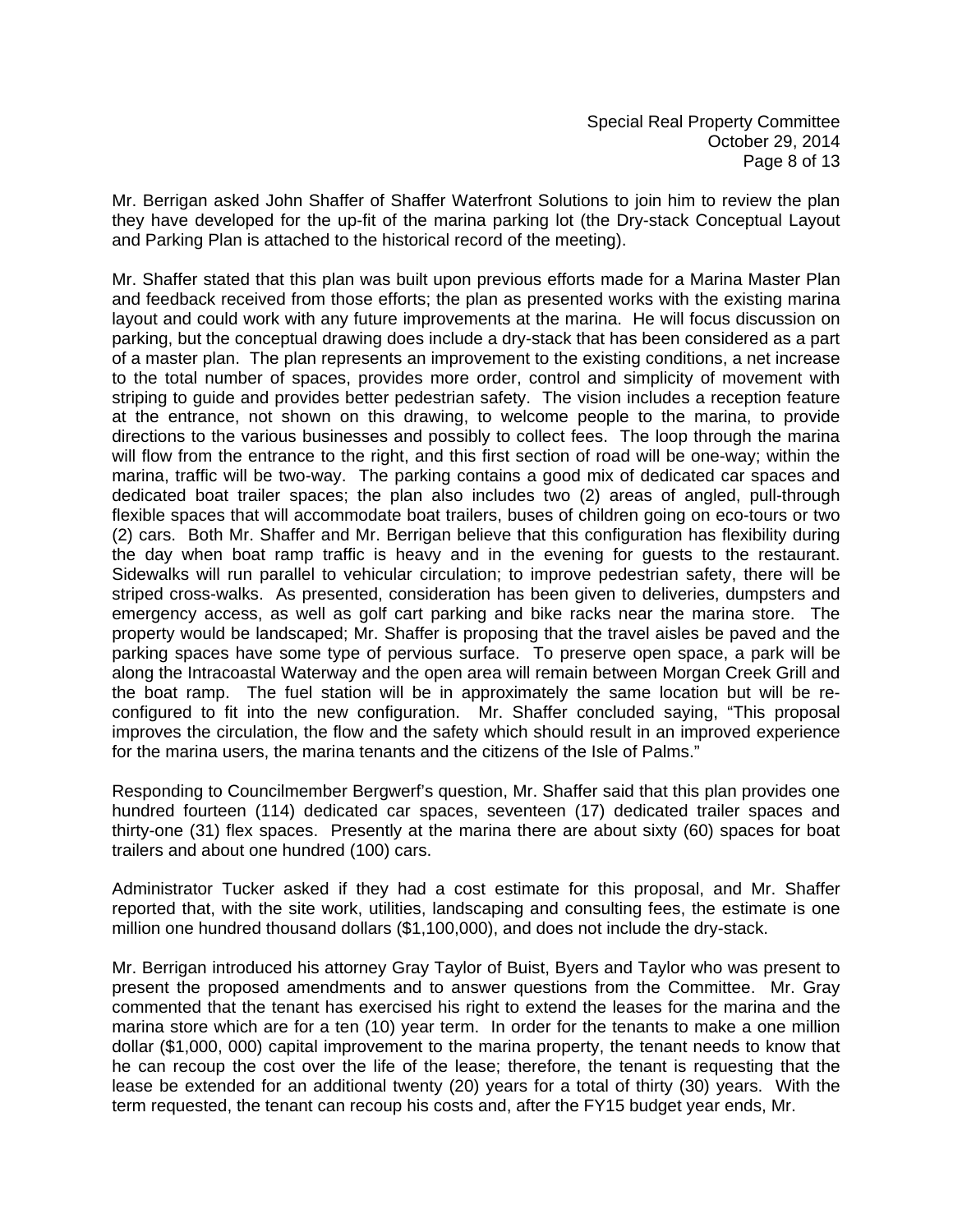Taylor asked for a seven (7) year rent abatement period when the tenant will be paying off the cost of the improvements rather than paying rent to the City. At the end of the seven (7) year period, annual rent increases for the Marina Outpost lease would set back in.

Administrator Tucker noted that that Mr. Taylor had mentioned the rent increase starting for the Marina Outpost lease, but no mention was made of what happens to Marina Joint Venture's lease after the seven (7) year rent abatement period.

Mr. Berrigan stated that Marina Joint Ventures lease was intentionally left out because the financials for MJV cannot afford future rent increases; he stated that he is at the maximum he can handle. If the dry-stack comes to fruition, MJV will be prepared to offer a financial package to the City.

The Administrator concluded that the rent for Marina Joint Ventures will resume with only the annual CPI increase. Mr. Berrigan added that he is proposing an increase of twelve hundred dollars (\$1,200) a year for the Marina Outpost lease in addition to the CPI increase for the duration of the thirty (30) years.

Mr. Taylor reiterated that the proposed lease amendment eliminates the additional rent component and the twelve hundred dollars (\$1,200) is intended to offset it.

Mr. Taylor voiced the opinion that the marina will benefit the most from the parking improvements as it provides the ability to get in-and-out of the parking lot. He commented that the store has become a *de facto* grocery store for that end of the island.

Mr. Berrigan stated that, with approval of the lease amendments, he is committed to executing the parking lot improvements as quickly as possible; he believes that the parking problems need to be addressed before anything else at the marina.

Chair Loftus asked how Mr. Berrigan's estimate for the work compared with the cost if the City were to do the work. The Administrator explained that, if one examines the fund balances of the Marina Fund, there are not sufficient funds available to make a one point one million dollar (\$1,100,000) investment. If the City was to move forward with this plan, it would have to borrow the money or stop doing some things that are currently being covered by tourism funds and move that money into investment in the marina. But, the Administrator noted that most the uses of the tourism funds are things that Council would want to continue to do. Therefore, the Administrator stated that, in the near term, the City does not have adequate funds for the City to make such an investment in parking at the marina without borrowing, and Council's current position has been to save for things rather than borrow money. On a savings plan, it would take a significant amount of time to amass the amount needed in the Marina Fund.

Recalling comments made to Council the night before, Administrator Tucker commented that the City can continue to do what it has been doing, i.e. address lesser expensive things as they become critical with available money, or to address a much more global improvements by borrowing the money to do it under the City's bonding capacity or the City could look to private investment to be able to make the improvements for the City that then become the City's assets.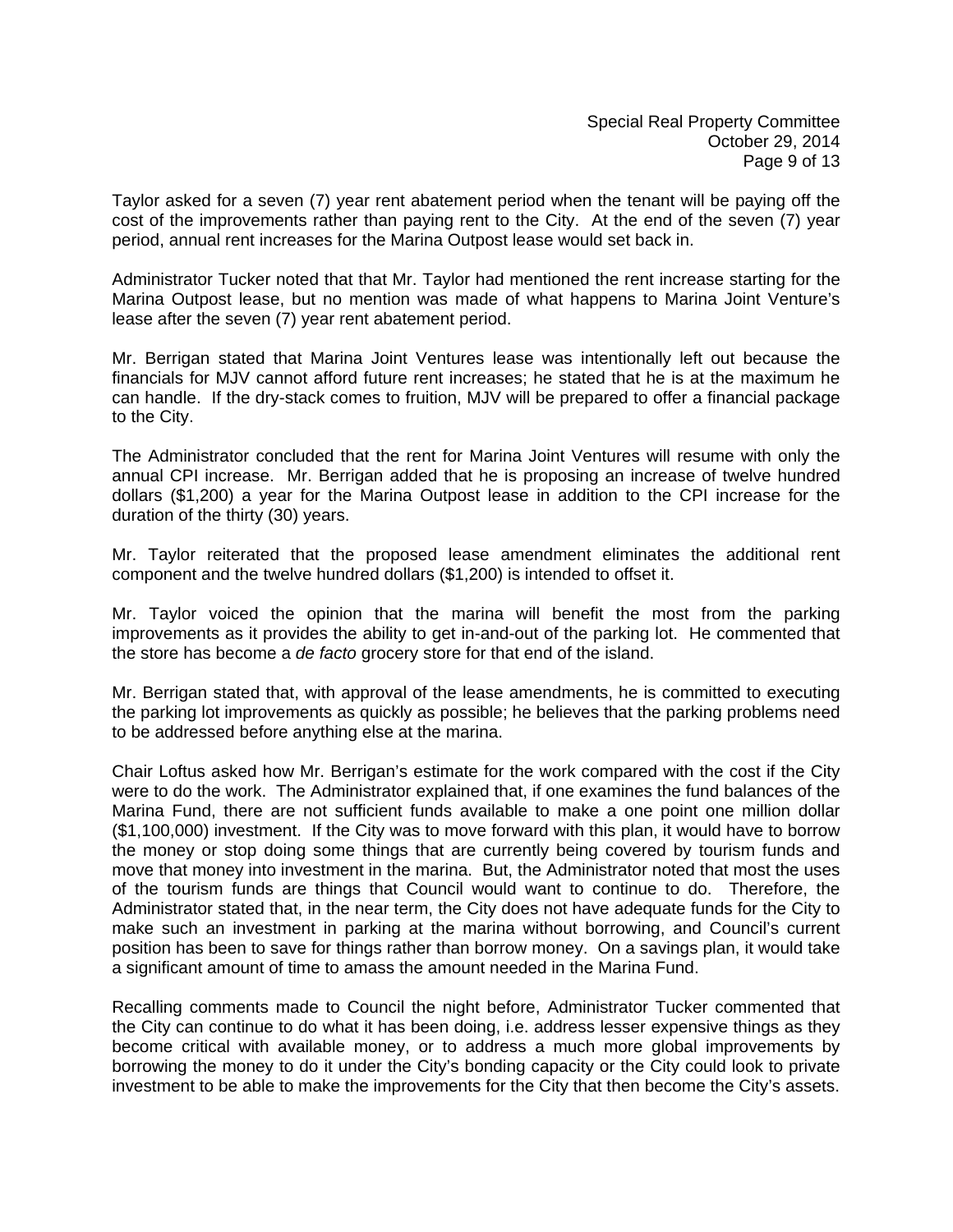The Administrator voiced concern about the idea of saving two or three hundred thousand dollars (\$200,000 to \$300,000) every year for a long period of time to take on a major improvement in that things are going to fail; the replacement of the underground storage tanks is a mandated expense to the City and the current estimate for the replacement of the docks is in excess of five million dollars (\$5,000,000). The City does not have that kind of money in the Marina Fund and would be challenged to pull it together from a mixture of the funds.

Chair Loftus expressed concern over the amount the City would be giving up in rent for the seven (7) year abatement period; Administrator Tucker told him that City would give up one point seven million dollars (\$1,700,000) by the City's calculation of the structure being proposed.

Mr. Taylor reminded the Committee members that the tenant will be paying significant interest on the money he must borrow to make the improvement, and there is a likelihood that the costs will increase slightly over time. He stated that the City would not suffer any rent lost in the FY15 budget. The goal is to make the improvements during January and February of the City's next budget cycle; in the meantime, the tenant will be getting the plans finalized, to bid and award a contract, to get all of the permits in place and do the work at the height of the off-season.

Chair Loftus stated that he would want a firm date for the completion of the parking improvements spelled out in the contract; Mr. Taylor said that they would include a construction schedule in the contract.

Councilmember Bergwerf questioned the inequity of the one point one million dollar (\$1,100,000) investment on the part of the tenant to the City's loss of one point seven million dollars (\$1,700,000) in rent. Mr. Berrigan explained that the investor is going to borrow the money, the bank is going to get their principal and interest, and the investor deserves to make some money as well. Mr. Taylor added that the two (2) operations would suffer a significant loss of revenue during the construction period; according to Mr. Taylor, they are trying to build in a realistic recovery of the true expense. By the spring of 2016, Mr. Taylor expects for the City "to have an extremely nice gateway to its marina."

Chair Loftus asked whether irrigation would be included, and Mr. Shaffer answered that they hoped to use native plants that do not require a great deal of irrigation. He also reminded the Chair that the Committee is seeing a very conceptual project.

Councilmember Buckhannon noted that he has been a strong proponent of extending the term of these leases to pass some of the expenses the City would incur and the parking is one (1) of them. He reported that Council has been working with the Planning Commission to develop a new parking lot scheme; some of the numbers coming out of that well exceeded the estimate Mr. Berrigan has gotten. The Councilmember recalled that the money originally put into the FY15 budget for parking at the marina was cut in half for the final version. In his opinion, Councilmember Buckhannon stated that, if the City maintains the marina, "it would continue to have this blight of a property there." He added that the City must look at the financial obligations that it will continue to have such as dredging, docks, the bulkhead, and replacement of the fuel storage tank for which the City has no funds set aside.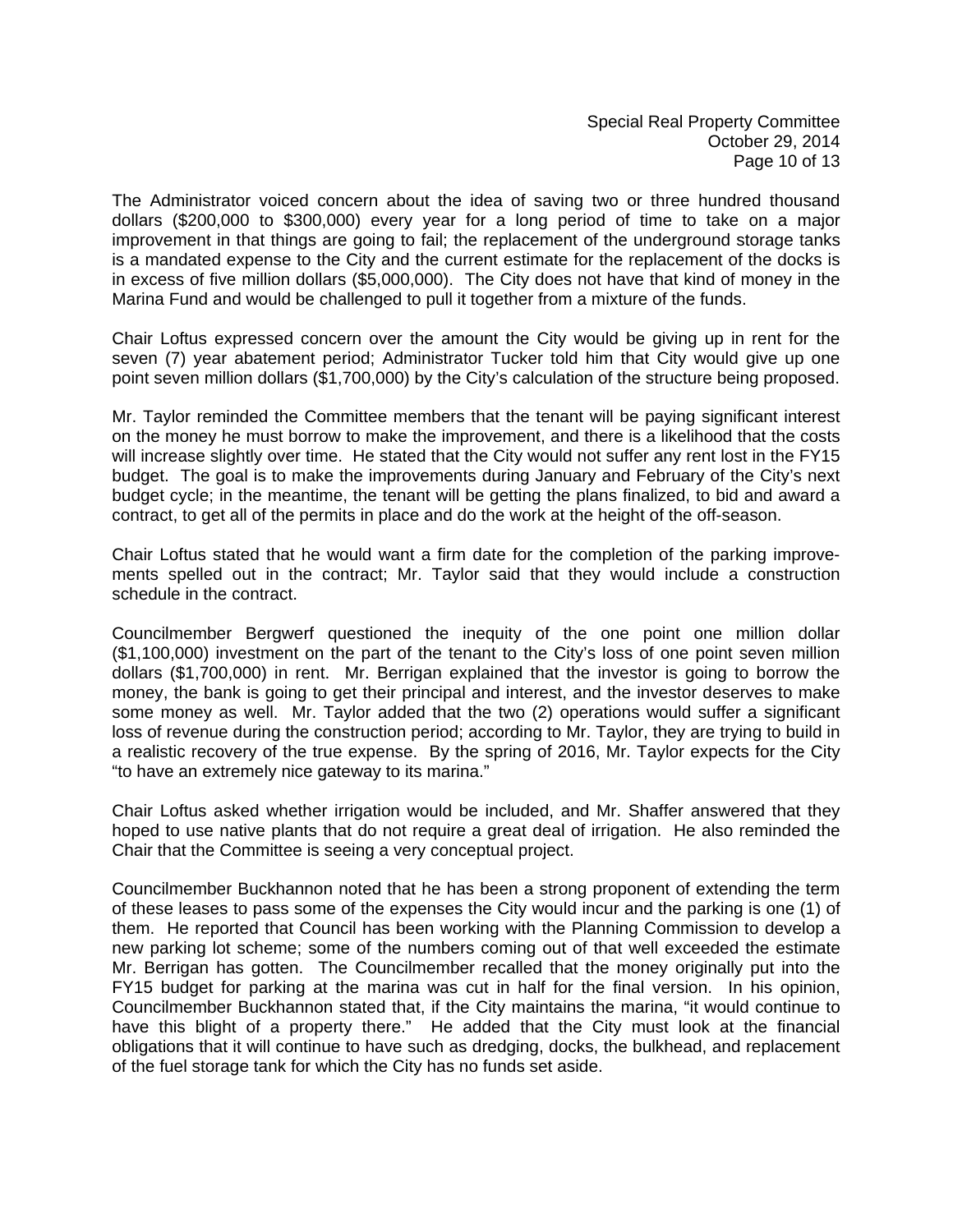Chair Loftus asked whether the storage tank should be replaced before the parking improvements.

Of concern to Councilmember Bergwerf was that the marina rent has been used to pay the marina debt, and the City will have to find another source to those principal and interest payments.

Administrator Tucker said that the revenue would disappear, but the expenses would continue, and they include the items that fall to the City – certain operating expenses, some of the capital expenses and the debt service. Those items would remain to be funded, but there would be a reduction in revenue which would have to be dealt with in the FY16 budget. The City will get the benefit of an infusion of money into the site and the benefit of things that would be removed from capital list that need to be replaced. The Administrator reminded the Committee that the marina debt will be paid off in 2019 which will reduce the City's expenses for the marina, but others may increase.

A question is whether there might be other mechanisms or negotiations that could occur, keeping the thirty (30) year term on the table, but with different concessions from what are currently proposed; there might be alternatives that would make it easier for the City to accept this adjustment that has pros and cons for both parties.

Mr. Taylor summarized that both parties have articulated well their positions on the proposal; he acknowledged that the City is extremely constrained in its ability to fund capital projects; and the City has a private commercial business that is willing to fund improvements but needs some financial consideration for doing it. He commented that they were willing to have discussions with the City on alternatives to their proposals that might be better for everyone; he said that the things that will not change are the financial statements of the businesses, the cost of the improvement and the ability for the tenant to recoup those costs over time will be a necessity.

Administrator Tucker said that what she believes the "givens" of the proposal are as follows:

- a thirty (30) year extension on both leases,
- all marina store and marina assets listed or not listed on the City's capital plan become the responsibility of the tenant for repair and replacement except the bulkhead, the underground storage tank,
- the City's insured assets at the marina remain the responsibility of the City, and
- the replacement of the docks will be discussed again in the future.

The Administrator continued saying:

- the property tax statement in the leases stays as it is,
- the City retains approval of all capital improvements,
- the City retains the responsibility for paying the dock insurance,
- rather than abating rent, establish a new toggle to the additional rent provision, on MJV, the toggle would be greater than one million dollars (\$1,000,000) and, on the store, two percent (2%) over seven hundred fifty thousand dollars (\$750,000) (This would reassure Council, and future Councils, that should the marina become hugely successful, the City will receive a portion of the gross profit.)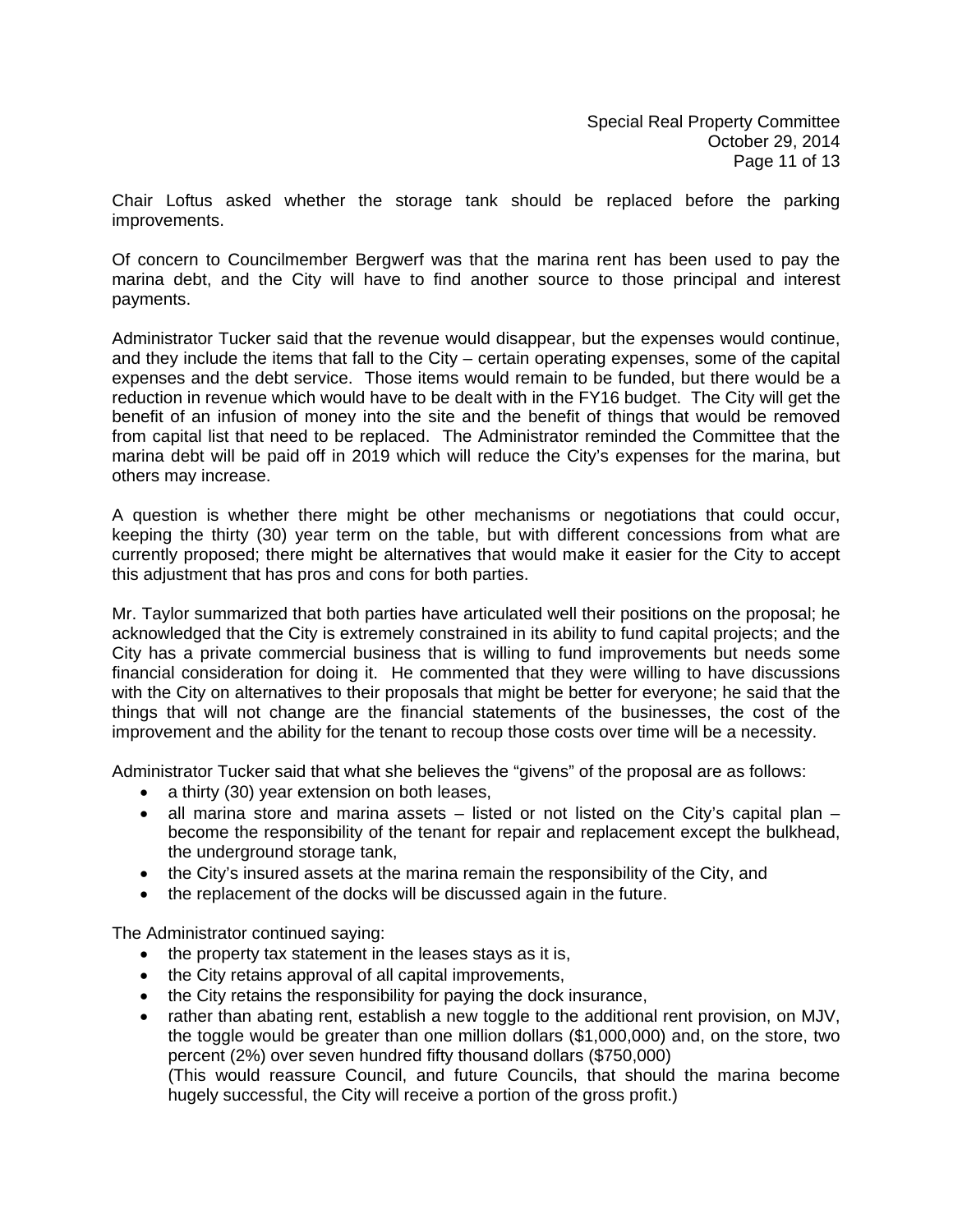- the monthly rent would remain the same, increasing by the CPI,
- perhaps abate monthly rent based on the improvement, meaning that the improvement is completed and because it is done, the City abates rent in arrears to that.

On this plan, the tenant would submit to the City by January  $31<sup>st</sup>$  of each year a statement of what is planned in "x" period of time to allow the City to plan for its budget. The rent abatement is after the improvement is completed and would likely be dollar-for-dollar.

Assistant Dziuban explained that the City does not want to get in a situation where it agrees to abate rent and something happens that the capital improvement does not occur.

Mr. Taylor responded that, while the rent abatement might be written into the amendment, it becomes effective when the tenant (a) gets a design approved by the City, (b) gets it permitted, (c) engages contractors and (d) does it and gets the equivalent of a Certificate of Occupancy (CO). He added that the rent abatement on a monthly basis will be far less than the capital outlay; for this project, the work would take about three (3) months, but planning might take a year. Mr. Taylor was confident that this could be easily addressed.

While this might make the proposal more acceptable to Council, the matter of how the City would fund the gap remains a problem.

The Administrator explained that the additional rent provision was added back at the request of a Council member, but she noted saying that she did not think the CPI increase was enough.

Mr. Taylor said that they were trying to go away from the CPI because they thought a straight increase was much simpler to calculate and allows the tenant to project ahead for years.

Councilmember Bergwerf voiced the concern that, if the City stays with an annual CPI increase in a thirty (30) year lease, in ten to twenty (10-20) years the City's cost of doing business to keep the marina and whatever the City has to pay for will be outpaced to the rent increases.

Mr. Berrigan clarified questions about a dry-stack and the financial package that accompanies it; he stated as a matter of fact that the City would see a rent increase if the dry-stack becomes a reality. He commented that, to make it work, a new lease would have to be negotiated; Mr. Taylor stated that the current leases do not contemplate anything like a dry-stack much less a five to six million dollar (\$5,000,000 - \$6,000,000) capital investment necessary to make it happen.

Mr. Taylor asked if the City would be happier if they proposed a percentage increase every year rather that a flat twelve hundred dollars (\$1,200) per month. Councilmember Loftus indicated that he would be more satisfied with a percentage. Mr. Taylor said that they would prefer that both leases have the same calculation for an annual increase.

Administrator Tucker expressed the opinion that somewhere between what Mr. Taylor and Mr. Berrigan were proposing and the things discussed during this meeting there is a compromise that both parties can accept. She also voiced concern that the City could not sustain a complete rent abatement, but it could possibly sustain a rent reduction; the Administrator stated